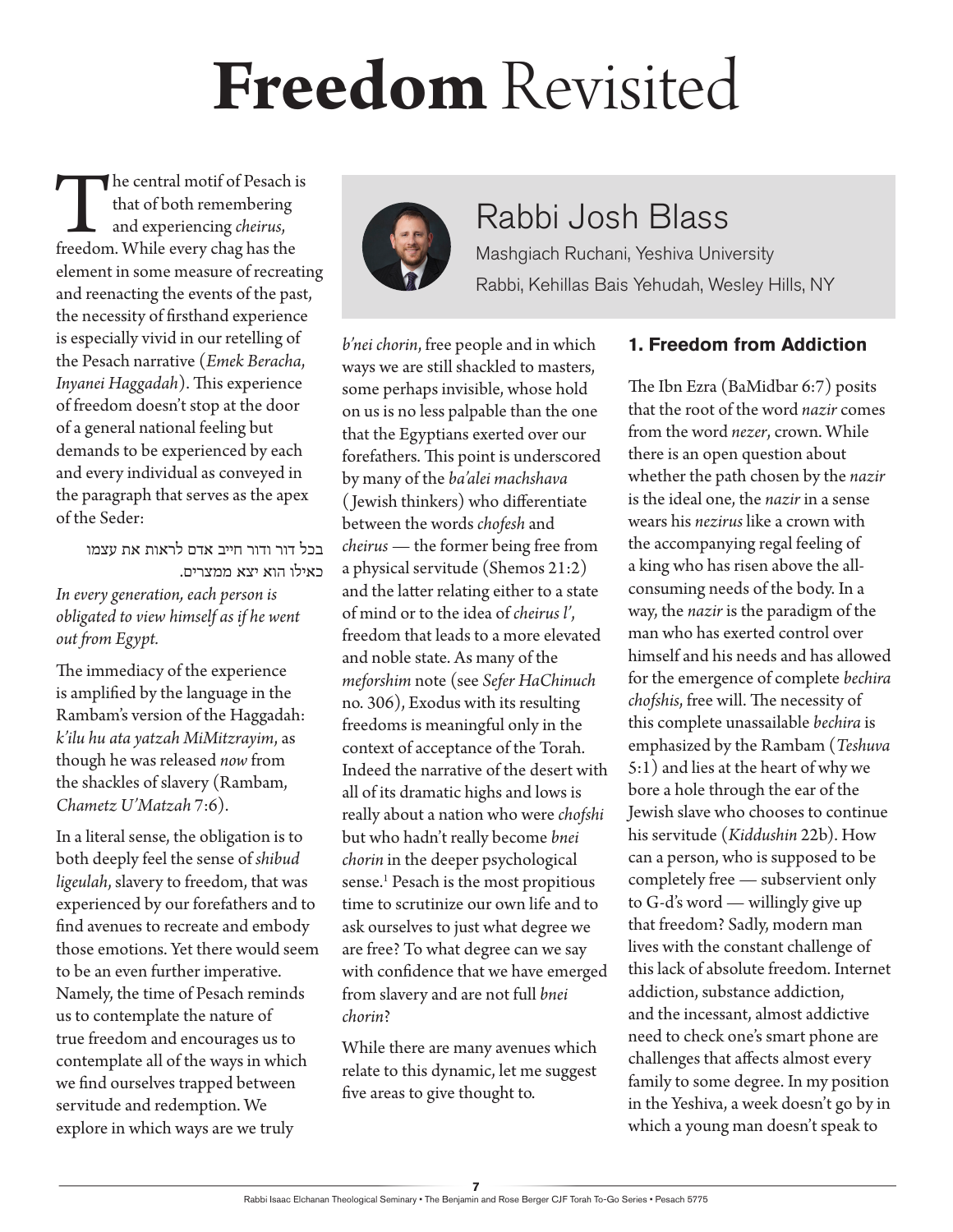me about his challenges in functioning due to the fact that he spends six or seven hours a night watching Netflix. While the above is only anecdotal, it reflects a reality that no yeshiva, institution or family is untouched by. While our freedom of movement and communication has never been more advanced, the complete freedom of choice as described by the Rambam poses an enormous challenge for many in our communities.

#### **2. Freedom of Perspective**

The Gemara, *Pesachim* 115b, provides two different explanations as to why matzah is called *lechem oni*. According to one opinion it refers to *aniyus*  remembering our days of poverty and servitude, and according to a second opinion it refers to the redemption *lechem she'onim alav devarim harbeh*, bread that is used for responding to a lot of ideas. The *meforshim* are puzzled as to why the same object is utilized for two opposite emotions surely the Torah could have thought of a different expression for either servitude or freedom?

Perhaps the point is that we are given a choice as to which perspective we want to adapt in thinking about our national narrative. We could choose to focus on the poverty, the backbreaking labor and the humiliation or we could choose to sing a *shira chadasha*, a new song, about what was the ultimate conclusion of those dark chapters.

This might be the answer to the question posed by many rishonim as to why the first mitzvah given after the Exodus is that of *kiddush hachodesh*, sanctification of the new moon. The *ba'alei machshava* highlight the exceptional nature of this mitzvah in that *kiddush hachodesh* reflects man's ability to sanctify the moon, which in turn determines when bread becomes chametz, determines which day one is subject to *kares* for not fasting (on Yom Kippur) and a whole host of other critical halachos. According to the *Kedushas Levi*, the verse (Shemos 12:2) *rishon hu lachem*, it is a first for you, is essentially saying that Hashem, the "Rishon," is given over to Bnei Yisroel through their ability to sanctify the moon. What a transformative mitzvah to begin the Jews' sojourn through the desert! Bnei Yisroel had the choice to view themselves as slaves still dealing with the reverberations of hundreds of years of slavery, or they could view themselves as regal *bnei melachim*, princes, as an *am segulah*, a treasured nation. Beginning the journey with the mitzvah of *kiddush hachodesh*, and all that it implies about the grandeur of man and specifically Am Yisroel as a *mamleches kohanim*, allowed Bnei Yisroel to frame their experiences in a psychologically healthy and productive fashion. We are given a choice how to view *yetzias Mitzraim* specifically, and Jewish history in its entirety, through the prism of the downtrodden "*aniyus*" or through the perspective of *geulah*.

In a real sense many are enslaved by the narrative of their lives — how one looks back on a difficult childhood, how one deals with suffering, with

setbacks — and they frame their lives through the prism of fatalistic negativity. To some degree there is a certain spirit of *cheirus* that comes with choosing to write a positive narrative of one's life. To genuinely feel that I have the ability to transform every incident that has ever befallen me, or will befall me, into opportunities for real growth and meaning. That is also a freedom of sorts.

#### **3. Freedom from Feelings of Hopelessness**

The *Beis HaLevi* (*Derasha* no. 2) and others discuss the fact that Bnei Yisroel had fallen to the 49th level of *tumah* (impurity) and as a result, the Exodus had to have happened immediately (see the beginning of the Rambam's Haggadah — *b'vehilu yazatzanu MiMitzrayim*, we left Egypt in a hurry). The Maharal in the beginning of *Netzach Yisroel* deals with the implicit question of why there was a necessity for Bnei Yisroel to have experienced the depths of exile before tasting redemption. The Maharal answers that by definition, *geulah* can only be fully realized (and appreciated) if it's an outgrowth of *galus*, exile. A full state of personal and national wholeness is only experienced if it comes on the heels of darker moments.

This concept of the Maharal is so significant for one who finds himself trapped by his own limitations and humanity and a feeling that true change is beyond their grasp.

We could choose to focus on the poverty, the backbreaking labor and the humiliation or we could choose to sing a *shira chadasha*, a new song, about what was the ultimate conclusion of those dark chapters.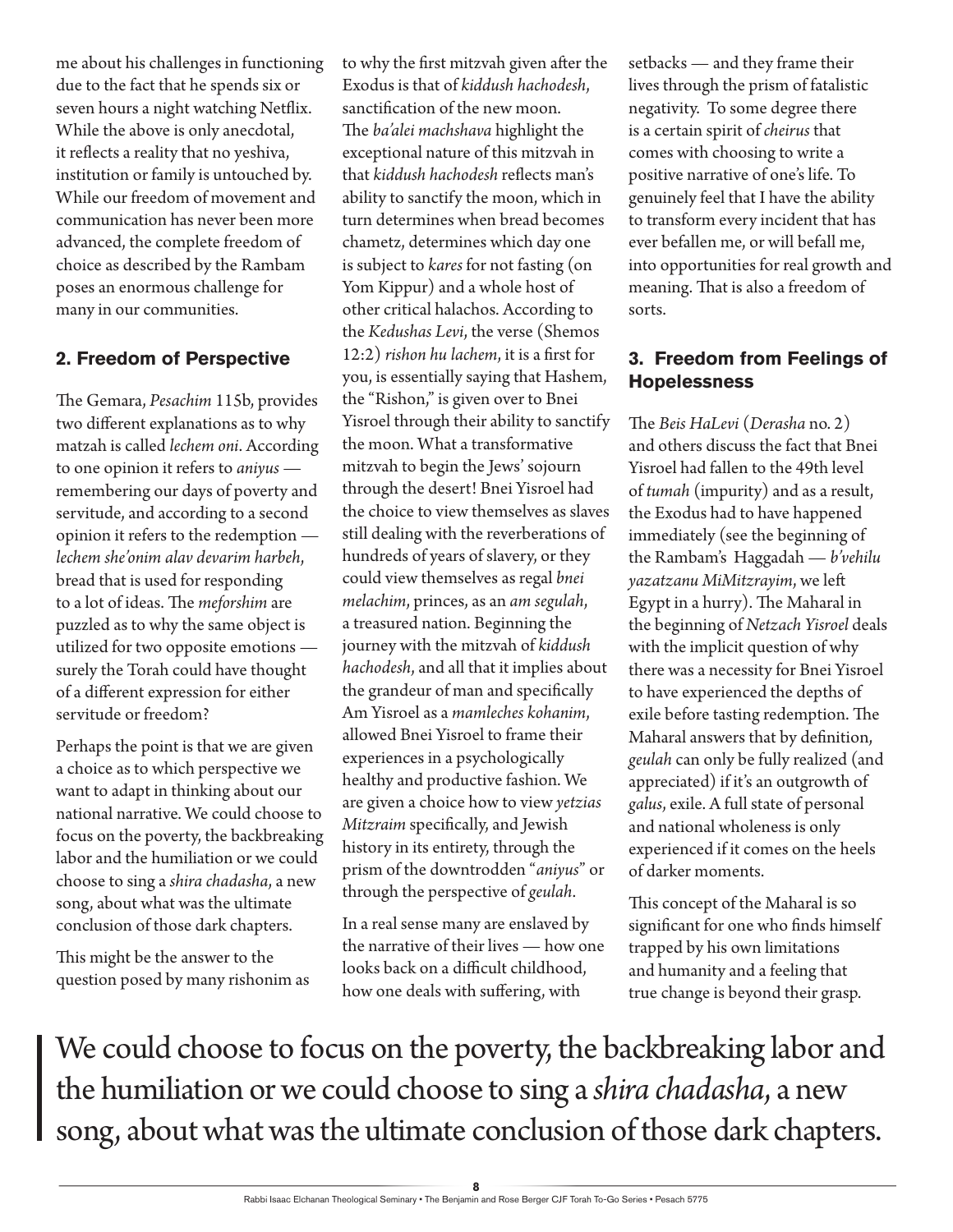We always believe that there are brighter tomorrows and that change is always possible. Talmudic and Midrashic literature is full of statements of one who acquires the next world in a single moment or the effectiveness of sincere *teshuva*, even in the last moment of a person's life. The matzah that represents both poverty and redemption is a symbol that we are always finding ourselves on a certain continuum and that one stage, even a suffocatingly dark stage, does not have to represent a final chapter. There is a freedom in understanding that our personal journeys reflect a circuitous path and that change/*teshuva*/transformation are all possible over the course of a lifetime. We never have to feel that we are unable to move beyond our own perceived limitations.

#### **4. Freedom from Other Perceptions and Expectations of Ourselves**

There is a beautiful comment of the Vilna Gaon (*Biur HaGra* to Mishlei 16:24) who makes a very profound observation. The Gemara in *Niddah* 30b, teaches that Man is taught in his mother's womb the amount of Torah that he specifically is capable of learning in his lifetime. Man's purpose, argues the Vilna Gaon, is to simply learn and accomplish that which is expected of him, based on his own abilities, skills and talents.2 This point of knowing oneself and judging oneself based on no criteria other than an internal barometer is the major point of emphasis of many of the *ba'alei mussar* (see *Alei Shur* 1:36-38, 157-165). This is a trait best defined as *anochiyus*, loosely defined as individuality. The Gemara in *Berachos* 17a, famously records the statement of Rav Alexandri who said that Man is unable to fulfill the will of G-d due to the *s'or sheb'iasah*, the yeast in the dough. Rashi understands this statement that the yeast is a reference to the evil inclination and to haughtiness. Rav Kook in *Olas Ra'ayah* (pp. 244-245) understood the Gemara differently. Rav Kook felt that the yeast refers to anything external to ourselves; anything that is not genuine to our true nature that has the ability to corrupt and change us. The *avodah* (service) of Pesach, said Rav Kook, is *biur chametz*, eliminating all of the external factors in our life that are not true to ourselves and that are just reflections of lives that are not our own. Only then can a person taste *cheirus*.

Sadly many people have no real sense of *anochiyus*. They have no real sense of who they are, what Hashem



## The future is in your hands.

Meet Zvi Kaminetzky, a current TABC senior enrolled in Yeshiva University for the coming year. Zvi is coming to Yeshiva University for the countless opportunities with top Roshei Yeshiva and world-renowned faculty. With 150 student clubs, 15 NCAA sports teams and hundreds of activities, lectures and events throughout campus, YU has something for everyone. #NowhereButHere.



www.yu.edu/enroll